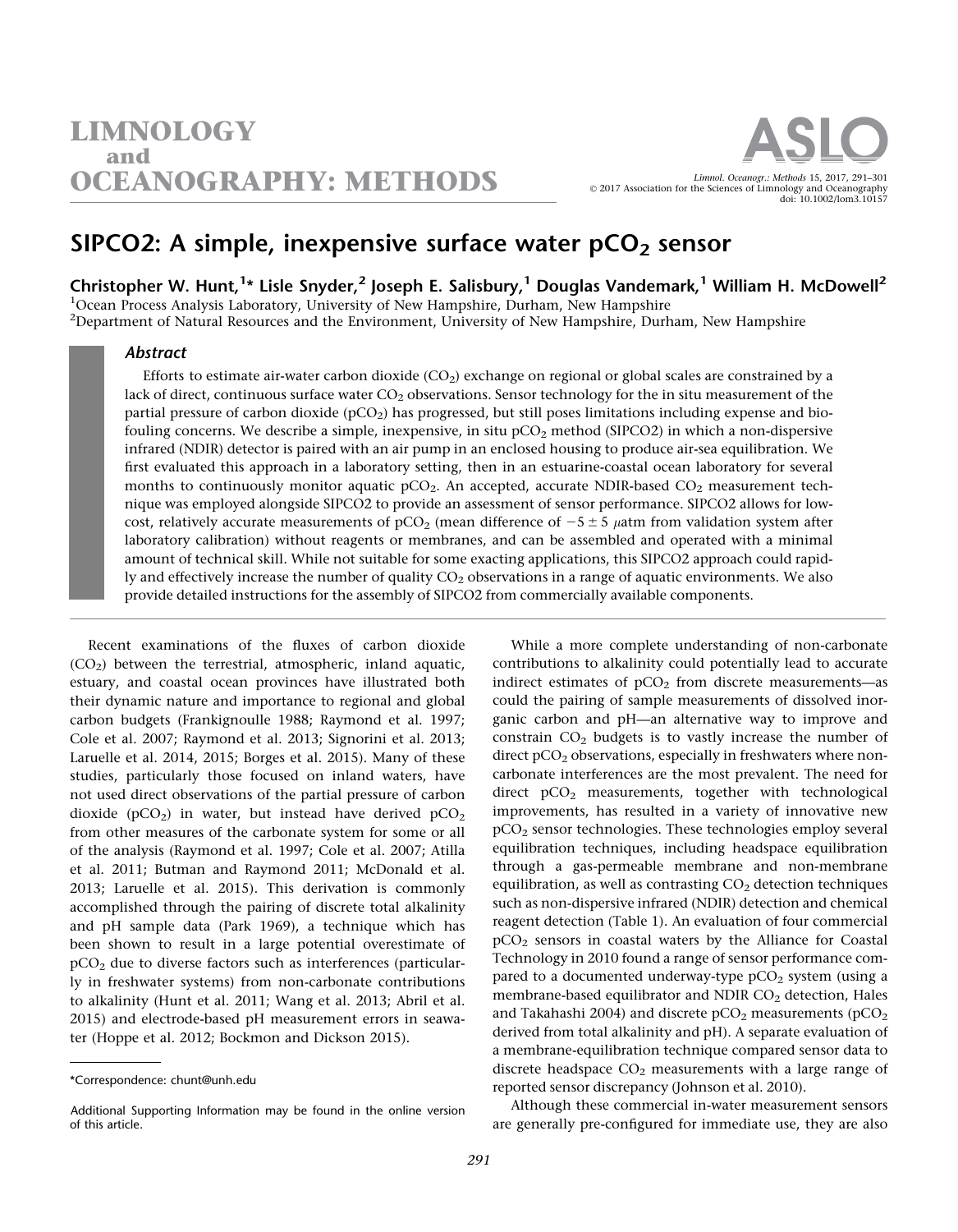| Manufacturer/<br>sensor                | Measurement method                                           | Range of difference<br>from standard system<br>(mean difference) | <b>Standard</b><br>deviation<br>range | <b>Citation</b>                                    |
|----------------------------------------|--------------------------------------------------------------|------------------------------------------------------------------|---------------------------------------|----------------------------------------------------|
| Contros Hydro-C                        | Pumped membrane equilibration,<br>NDIR detection             | $-16$ to $+96$ <i>uatm</i>                                       | $+/-$ 17 to 25 $\mu$ atm              | Alliance for Coastal Technologies<br>(ACT) (2010a) |
| Pro-Oceanus CO <sub>2</sub> -Pro       | Pumped membrane equilibration,<br>NDIR detection             | $+9$ <i>u</i> atm                                                | $+/-$ 14 $\mu$ atm                    | Alliance for Coastal Technologies<br>(ACT) (2010b) |
| Vaisala CARBOCAP<br>(modified)         | Passive membrane equilibration,<br>NDIR detection            | $+5$ to $+881$ ppm*                                              | Not reported                          | Johnson et al. (2010)                              |
| Sunburst SAMI-CO2                      | Passive membrane equilibration,<br>reagent-based colorimetry | $+18$ to $+40$ <i>uatm</i>                                       | $+/-$ 9 to 40 $\mu$ atm               | Alliance for Coastal Technologies<br>(ACT) (2010c) |
| PMEL/Batelle MAPCO2                    | Bubble equilibration,<br><b>NDIR</b> detection               | $-12$ to $+3$ $\mu$ atm                                          | $+/-$ 8 to 30 $\mu$ atm               | Alliance for Coastal Technologies<br>(ACT) (2010d) |
| This study- before<br>characterization | Pumped air equilibration,<br>NDIR detection                  | $+7$ to $+65$ $\mu$ atm†                                         | $+/- 6$ $\mu$ atm                     | This study                                         |
| This study- after<br>characterization  | Pumped air equilibration,<br><b>NDIR</b> detection           | $-26$ to $+30$ $\mu$ atm‡                                        | $+/- 6$ uatm                          | This study                                         |

Table 1. Aquatic CO<sub>2</sub> sensors and their performance characteristics.

\* Converted from mg/L, assuming 0°C and 1.01325 bar pressure.

† SIPCO2 CML data without laboratory calibration applied.

‡ SIPCO2 CML data with laboratory calibration applied.

vulnerable to biofouling (especially in the case of membranetype systems and the SAMI- $CO<sub>2</sub>$  water intake tube), are sometimes complex to install due to multiple components requiring specialized mounting hardware (MAPCO2), and costly. Recently, Bastviken et al. (2015) presented a innovative design for a passively equilibrated  $pCO<sub>2</sub>$  sensor, using the same low- $\cos t$  CO<sub>2</sub> detector employed in this study, with good detector linearity and promising results against discrete bottleheadspace  $pCO<sub>2</sub>$  measurements. These results indicate that these inexpensive detectors hold great potential for the construction of an in situ  $pCO<sub>2</sub>$  sensor. However, the bottleheadspace method has several shortcomings (Bastviken et al. 2015), and that study did not provide assessment of performance against a validated continuous headspace-equilibration system. Here, we present an alternative design for a simple, inexpensive  $pCO<sub>2</sub>$  sensor (SIPCO2) that can be assembled in a few hours from off-the-shelf or easily obtained components totaling less than \$500 USD. We then present results from two evaluation exercises, the first a multi-day lab test in a tank of manipulated freshwater, the second a multi-month test at a coastal laboratory. While we emphasize and discuss how evaluation conditions differed between the SIPCO2 evaluations and those of commercially available sensors, and thus results may not be directly comparable, SIPCO2 performance was similar to that of the sensors listed in Table 1 once calibrated against an accepted  $pCO<sub>2</sub>$  measurement system.

# Materials and procedures

# Equilibration background

Among all styles of in-water  $CO<sub>2</sub>$  sensors, one common element is the necessity to separate aqueous  $CO<sub>2</sub>$  from the liquid medium into a measureable state. All the sensors in Table 1 measure  $CO<sub>2</sub>$  in the gaseous state via NDIR detection with the exception of the Sunburst SAMI- $CO<sub>2</sub>$ , which measures pH change in the liquid phase as  $CO<sub>2</sub>$  exchanges across a membrane (DeGrandpre et al. 1995). In marine  $pCO<sub>2</sub>$ observations the technique of equilibrating an air headspace with a water mass of interest has been used for decades (Takahashi 1961; Weiss 1981; Wanninkhof and Thoning 1993). According to this technique, after equilibration the gas composition of the headspace reflects that of the water mass. Often the equilibrator is a showerhead-type in which the air headspace is ultimately pumped to a NDIR detector at a set rate. The MAPCO2 system achieves equilibration through a combination of wave and bubble action, and components in contact with seawater are constructed of copper alloy to prevent biofouling (Friederich et al. 1995, ACT 2010). All types of equilibrators can be vulnerable to fouling, even those constructed using an anti-fouling agent such a copper, and must be cleaned often to maintain accurate pCO2 measurements. More recently, use of this technique has migrated upstream to estuary and freshwater environments (Frankignoulle and Borges 2001; Abril et al. 2006). The underlying principle of this type of equilibration requires that a relatively large volume of water is exchanged with a relatively small air headspace to equilibrate the  $CO<sub>2</sub>$ levels between the two media. This concept requires the transfer via pumps of small volumes of air and larger volumes of water. Our design simplifies this concept by recirculating headspace air below the water surface via a small air pump; the resulting bubbles equilibrate  $CO<sub>2</sub>$  with the surrounding water, break, and the released air rises through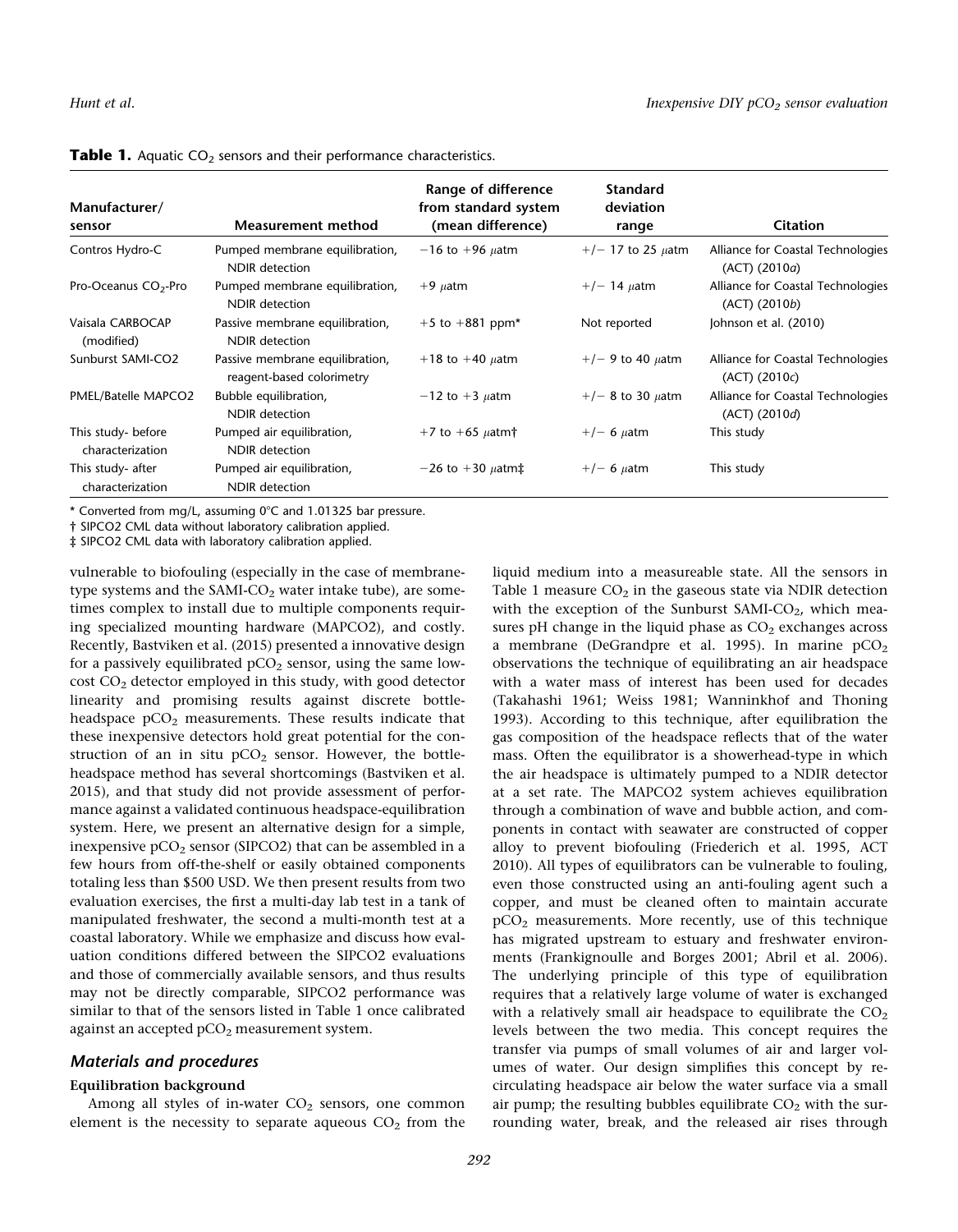tubing or a pipe back to the headspace containing a small NDIR detector (Fig. 1). The same headspace air is recirculated, providing equilibration at a rate suitable for applications where: (1) the sample water is not rapidly changing its carbonate characteristics, and (2) bubbles do not escape the return pipe or the enclosure is not opened to ambient air.

# SIPCO2 sensor design

The SIPCO2 sensor design (Fig. 1) has two electromechanical components—the air pump and NDIR detector housed in an off-the-shelf plastic electrical junction box (component parts list included in Supporting Information Material). In order to maintain equilibration, the air pump is run continuously, although it may be possible to run the pump intermittently to conserve power, especially when powered by a battery. The flow rate of the selected pump is listed by the manufacturer (KNF Neuberger) as  $0.45$  L min<sup>-1</sup>, with an operating life of 10,000 h for the brushless model, although in other applications we have observed pump durability of 4–5 yr.

The NDIR detector employed in this work was a SenseAir K-30 (ASCII model, SenseAir AB, Delsbo Sweden). The K-30 detector has a manufacturer-specified measurement range of 0–10,000 ppm  $CO<sub>2</sub>$ , an accuracy of  $\pm$  30 ppm  $\pm$  3% of the measurement value, and a precision of  $\pm 20$  ppm  $\pm 1\%$  of the measurement value. Our own results found that with calibration the K-30 can achieve both better accuracy and better precision, as discussed below. The ASCII output version of the K-30 sensor used in this work provides an automatic ASCII-format  $CO<sub>2</sub>$  measurement every 2 s. A vendor-supplied control program ("Gaslab") was used to calibrate the K-30, although this program is limited to calibration concentrations of 0 and 400 ppm only. For both the laboratory evaluation and coastal laboratory evaluation discussed below, the SIPCO2 sensor was powered by a standard 5-volt Universal Serial Bus connection to a laptop computer. This computer also logged the ASCII SIPCO2 data output via a terminal program. The K-30 comes equipped with an onboard temperature sensor. While we performed a later evaluation of the temperature dependency of the K-30 (described below), the onboard temperature component failed during the two central evaluations of this work.

#### Validation system

The validation system, typically used for shipboard continuous-flow  $pCO<sub>2</sub>$  measurements (see Hunt et al. 2013) consisted of an equilibrator with spray nozzle, with headspace air recirculated by a small air pump between the equilibrator and a Li-cor LI-840 NDIR detector. The manufacturerspecified operating range of the LI-840 NDIR is 0–3000 ppm  $CO<sub>2</sub>$ . The validation system was calibrated with ultrapure nitrogen and an 835 ppm  $CO<sub>2</sub>/nitrogen mixture$ , and a computer-controlled system of valves flowed the same calibration gases through the validation LI-840 NDIR once every



Fig. 1. Panel A: SIPCO2 sensor design. A components list is provided in the Supporting Information Material. Panel B: the prototype SIPCO2 sensor deployed in the Lamprey River, New Hampshire U.S.A.

3 h to check system calibration stability. The estimated uncertainty of the validation system is  $+/- 3 \mu$ atm (Vandemark et al. 2011).

#### pCO2 calculation

The SIPCO2 K-30 detector reported measurements as the molar fraction of  $CO<sub>2</sub>$  (xCO<sub>2</sub>). Since the sensor housing was open to the water surface, the readings reported by the SIPCO2 sensor were "wet" ( $xCO_{2wet}$ ). These  $xCO_{2wet}$  data were corrected to sea surface temperature, assuming the temperature inside the SIPCO2 was also equilibrated to the observed sea surface temperature, and converted from  $xCO<sub>2wet</sub>$ to the partial pressure of carbon dioxide  $(pCO<sub>2</sub>)$ , wet air), according to standard methods (Dickson et al. 2007), assuming the SIPCO2 headspace was at ambient atmospheric pressure, measured by a nearby meteorological array. In contrast, the sample stream of the validation system described above was drawn through tubing containing a Nafion selectively permeable membrane (Perma Pure, Toms River, New Jersey), which dried the sample gas stream of water vapor, resulting in validation system readings of  $xCO<sub>2dry</sub>$ . These  $xCO<sub>2dry</sub>$  validation data were corrected to sea surface temperature and converted from xCO<sub>2dry</sub> to  $pCO<sub>2</sub>$  as above (Dickson et al. 2007). Thus, all  $pCO<sub>2</sub>$  data presented in this work are in the form of partial pressures of  $CO<sub>2</sub>$  in wet air.

### Laboratory evaluation

The K-30 detector was initially removed from the SIPCO2 housing and calibrated in the lab by placing the sensor in a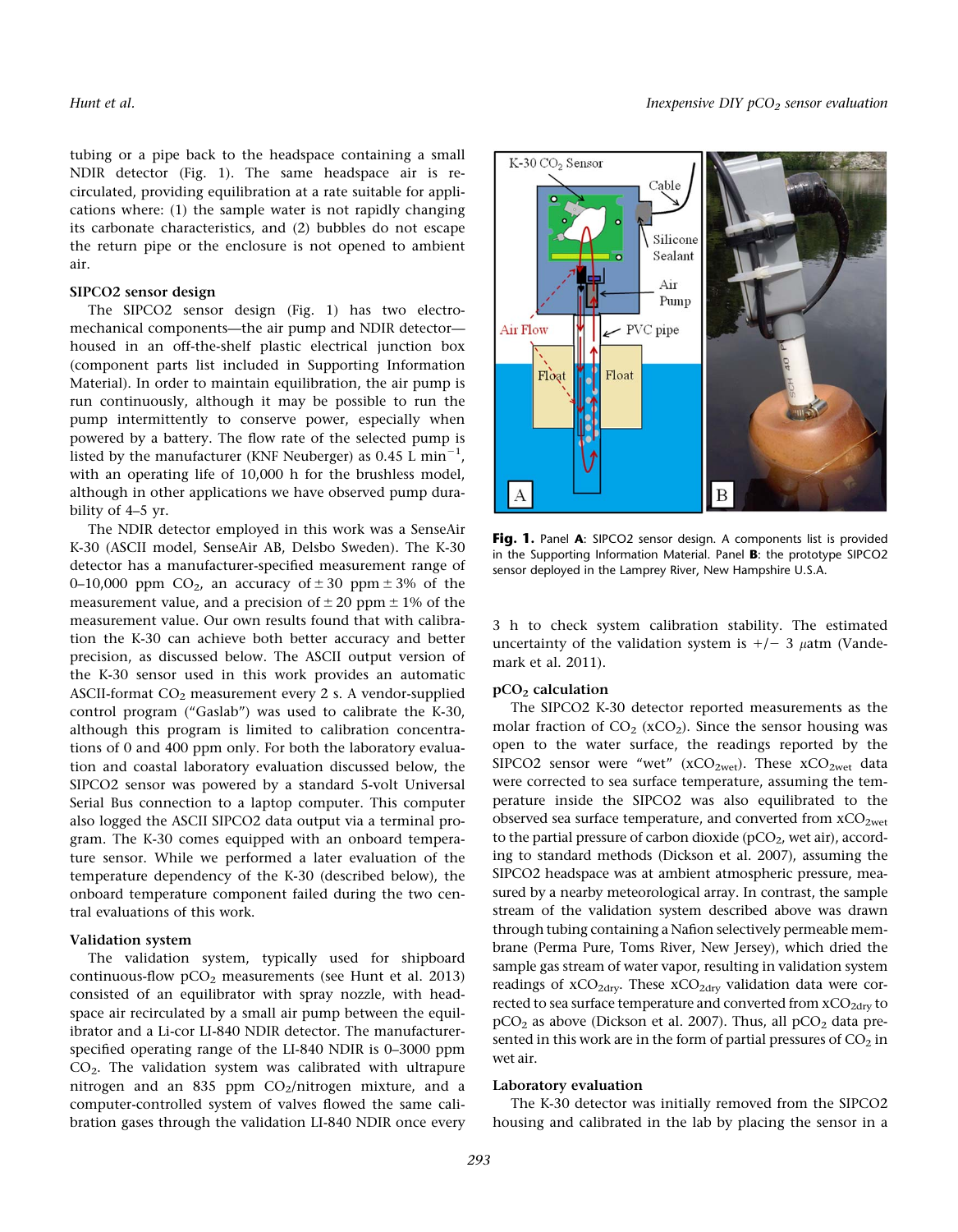sealed plastic bag with a small opening for gas tubing and detector cable. When gas flow was introduced the positive pressure flushed the bag after several minutes, allowing for stable  $CO<sub>2</sub>$  readings from the detector. The detector was zeroed with ultrapure nitrogen, then subsequently spanned with a 400 ppm  $CO<sub>2</sub>/nitrogen mixture$ . The limitations of this detector calibration procedure are discussed later in this work. After calibration, the K-30 detector was placed into the sensor housing and run in the lab continuously for several days alongside a more traditional aquatic  $CO<sub>2</sub>$  system. Both  $\tt pCO_2$  systems measured a tank of  $\sim 200$  L tap water, with the SIPCO2 sensor placed directly into the tank, while water was recirculated between the tank and validation system's equilibrator via a submersible pump. The temperature of the SIPCO2 headspace was assumed to be equal to that of the water in the tank. The simultaneous use of the SIPCO2 and validation systems allowed us to compare the behavior of the SIPCO2 sensor over a wider range of  $CO<sub>2</sub>$  in the lab, as carbonated water was added to the tank twice to raise  $CO<sub>2</sub>$ levels (Fig. 2). These carbonated water additions also allowed the estimation of the SIPCO2 sensor response time.

#### Coastal marine laboratory evaluation (CML)

A longer-term sensor evaluation was conducted from 22 November 2014 to 12 March 2015 at the University of New Hampshire Coastal Marine Laboratory (CML), a facility at the mouth of the Piscataqua River, which drains to the coastal Gulf of Maine  $(43.0^{\circ}N$  70.7°W). The facility has a continuous seawater supply, pumped from near the bottom of the adjacent channel at a tide-varying depth between 4.5 m and 7 m. The same sensor used in the laboratory evaluation, which was not recalibrated following the laboratory evaluation, was placed into a  $\sim$  200 L tank similar to that used in the laboratory evaluation, which was continuously flushed with seawater at an approximate rate of 10 L/min. The CML tank also contained a thermosalinograph (Aanderaa 4319B), which collected data for 10 min each hour. Salinities reported in this paper are on the PSS-78 scale (Lewis 1980). A separate seawater line continually supplied the headspace gas equilibrator for the CML  $CO<sub>2</sub>$  seawater measurement system. This system was identical to that used in the laboratory evaluation, and measurements of ultrapure nitrogen and an 835 ppm  $CO<sub>2</sub>/nitrogen mixture were made$ every 4 h to determine the stability of the validation system. While the SIPCO2 and validation  $CO<sub>2</sub>$  systems were run continuously, only the  $pCO<sub>2</sub>$  data from these systems collected over the 10-min period when the thermosalinograph was in operation were used to produce 10-min average values once per hour, which comprise the dataset presented here.

# Assessment

# Laboratory evaluation

During the laboratory evaluation, the SIPCO2 sensor closely tracked the validation system during unperturbed



Fig. 2. Laboratory SIPCO2 sensor evaluation. Top panel: timeseries plot of SIPCO2 and validation system  $pCO<sub>2</sub>$  measurements. Difficulties with the K-30  $CO<sub>2</sub>$  sensor logging software, which reset at the end of each day, resulted in the data gaps shown. Bottom panel: scatterplot of SIPCO2  $pCO<sub>2</sub>$  readings against validation system  $pCO<sub>2</sub>$  readings, including two  $CO<sub>2</sub>$  additions (green points) and excluding  $CO<sub>2</sub>$  additions (black points).

periods ( $r^2$  = 0.99). Shortly after two rapid additions of CO<sub>2</sub> the SIPCO2 sensor response lagged that of the validation system (Fig. 2). Results of mean offsets (Off $_{\text{mean}}$ , calculated as differences between sensor readings, Eq. 1) show that readings from the SIPCO2 sensor were consistently higher than those from the validation system (excepting the periods of rapid  $CO<sub>2</sub>$  increase during the two perturbation periods). This consistent offset was present despite the calibration of the SIPCO2 NDIR detector with the same gas standards used to calibrate the validation system (Table 2).

$$
\text{Off}_{\text{mean}} = \frac{1}{n} * \sum_{i=1}^{n} (p \text{CO}_2 \text{ SIPC22} - p \text{CO}_2 \text{ validation}) \quad (1)
$$

There is a substantial discrepancy between the mean offsets if data from the perturbation periods are included (Table 2). Standard deviations of the mean offsets (calculated as in Eq. 2) show that the perturbation periods represented a large amount of variance, while ignoring these periods yielded a standard deviation (precision) of  $\pm$  14  $\mu$ atm. A  $\pm$  14  $\mu$ atm precision, which translates to  $a \pm 3.5\%$  relative uncertainty at a  $pCO<sub>2</sub>$  of 400  $\mu$ atm, represents an unacceptable level of uncertainty for exacting applications; for instance, this uncertainty exceeds the desired levels of both the "weather" and "climate" objectives (2.5% and 0.5% desired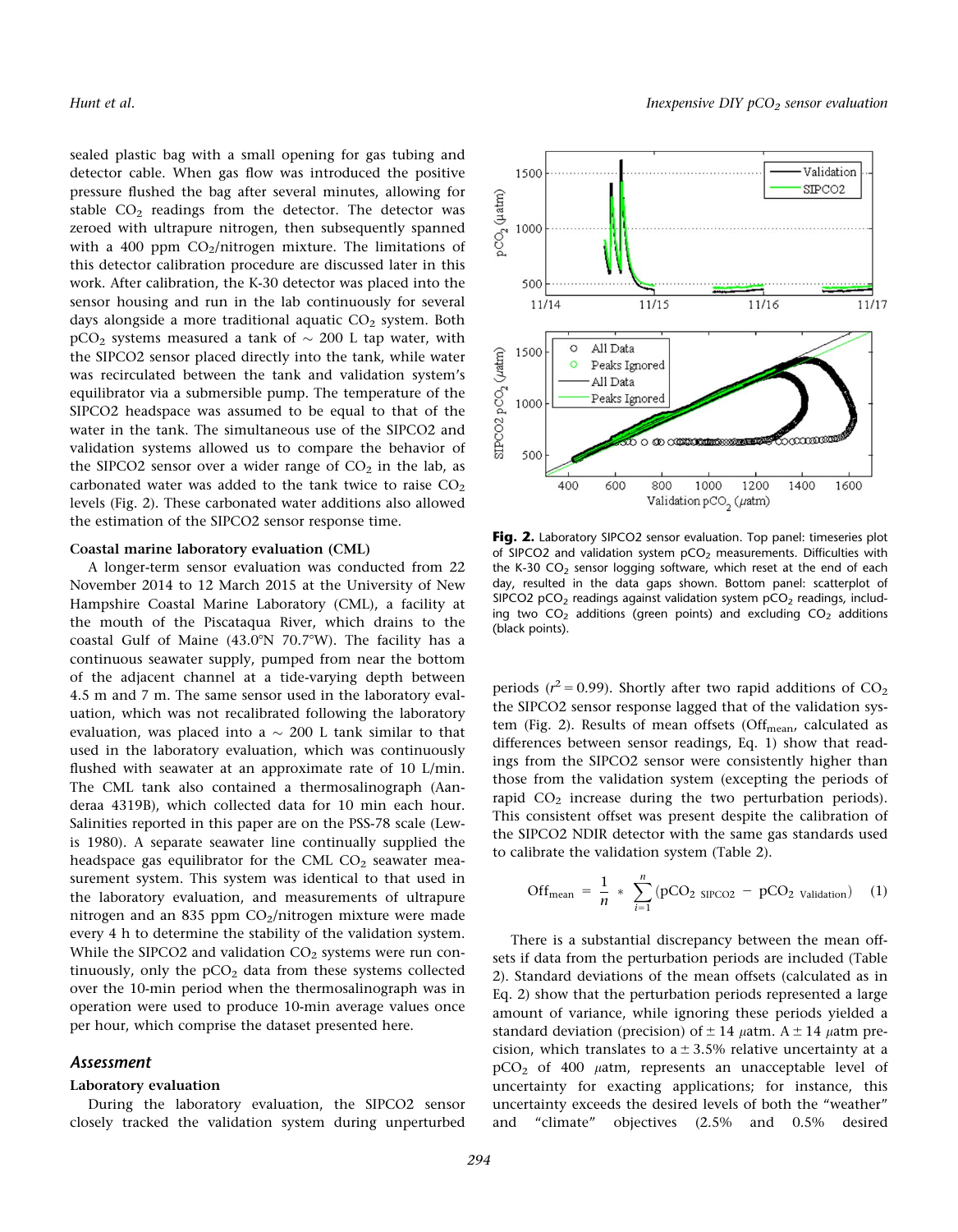Table 2. Offset and linear regression results of the laboratory evaluation of the SIPCO2 sensor.

|                                  | With peaks        | <b>Without peaks</b> |
|----------------------------------|-------------------|----------------------|
| Off <sub>mean</sub> ( $\mu$ atm) | 30.2 $(\pm 76.7)$ | 42.7 $(\pm 14.2)$    |
| Slope                            | 0.88              | 1.03                 |
| Intercept                        | 105               | 22                   |
| $R^2$                            | 0.92              | 0.99                 |

uncertainty, respectively) of the Global Ocean Acidification Observing Network (GOA-ON, Newton et al. 2015).

$$
\text{Off}_{\text{std}} = \sqrt{\frac{1}{n} \sum_{i=1}^{n} (pCO_2 \text{ s} \cdot pCO_2 - pCO_2 \text{ validation})^2}
$$
 (2)

Linear regressions of the SIPCO2 sensor readings against those from the validation system, both for the entire comparison period and for the two periods without  $CO<sub>2</sub>$  additions are listed in Table 2. The response time of the SIPCO2 system lagged that of the validation system, resulting in the separation of the two peaks in Fig. 2 (top panel) and deviation from linearity apparent in Fig. 2 (bottom panel). The time lag between the highest validation system  $pCO<sub>2</sub>$  and SIPCO2  $pCO<sub>2</sub>$  was approximately 9 min for the first peak, and 11 min for the second peak, indicating a slower response time for the SIPCO2 sensor. The validation system responded quickly to the  $CO<sub>2</sub>$  additions (less than one minute from initial addition to the start of the validation system response), while 3 min and 4 min elapsed between the start of the validation response to peak validation  $pCO<sub>2</sub>$ ), resulting in total validation system response times of 4 and 5 min for the first and second peaks, respectively. Addition of these validation system response times with the 9 min and 11 min lags between the validation and SIPCO2 peaks, together with a 1 min lag between the  $CO<sub>2</sub>$  addition and start of validation system response, results in a conservative SIPCO2 response time estimate of 15 min. The highest SIPCO2 readings for the two peaks  $(1284 \mu atm)$  and  $1421$  $\mu$ atm, respectively) were lower than those from the validation system (1411  $\mu$ atm and 1618  $\mu$ atm, respectively), suggesting that the added  $CO<sub>2</sub>$  from the carbonated water escaped the tank quickly enough that the SIPCO2 sensor could not fully equilibrate due to the slower SIPCO2 sensor response time. This is probably due in part to the rapid recirculation of water through the validation system's equilibrator; thus, we might expect a slower  $CO<sub>2</sub>$  decrease in naturally less-turbulent waters.

We performed a linear regression of the SIPCO2 sensor readings against those from the validation system to examine the linear response of the SIPCO2 sensor (Table 2; Fig. 2). When the peaks from the  $CO<sub>2</sub>$  additions were excluded,

**Table 3.** Summary of hydrographic conditions and  $pCO<sub>2</sub>$ observations from the Coastal Marine Lab evaluation. Min is the minimum measurement during the evaluation, Max is the maximum measurement observed, SD is the standard deviation of the measurement during the evaluation ( $n = 2,539$  hourly means).

|                                   | Mean  | Median | Min     | Max   | <b>SD</b> |
|-----------------------------------|-------|--------|---------|-------|-----------|
| Salinity                          | 29.95 | 30.45  | 22.31   | 32.28 | 1.87      |
| Water temperature                 | 4.31  | 4.85   | $-0.75$ | 10.39 | 2.93      |
| Dissolved oxygen ( $\mu$ mol 1-1) | 345   | 338    | 269     | 433   | 33        |
| Validation $pCO2$                 | 402   | 399    | 338     | 472   | 27        |
| K-30 $pCO2$                       | 431   | 430    | 360     | 501   | 30        |

the SIPCO2 sensor response was quite linear to that of the validation system ( $r^2$  = 0.99), with a near 1 : 1 slope.

#### Coastal marine laboratory evaluation

Hydrographic conditions at the CML varied over the approximately three and a half months the SIPCO2 sensor was deployed (Table 3). Water temperatures gradually decreased from  $10^{\circ}$ C to near  $0^{\circ}$ C as the season progressed from late fall to winter, then began to rise at the end of the evaluation in spring. Salinity reached a minimum in late December due to higher than normal rainfall. Underlying these seasonal changes were clear semi-diurnal tidal signals, with high tide bringing warmer water temperatures and higher salinities. The magnitudes of salinity and temperature changes varied with lunar phase, as well as with precipitation and associated changes in freshwater input, but water temperature generally varied  $1-2^{\circ}C$  between low and high tides, while salinity varied 1.5–3.

As in the laboratory evaluation, the SIPCO2 sensor sensitively tracked the readings of the validation  $pCO<sub>2</sub>$  system at the CML, but with somewhat higher readings (Fig. 3; Tables 2, 4). The offset between the SIPCO2 sensor and validation system (Fig. 3, bottom panel) varied from 7  $\mu$ atm to 65  $\mu$ atm over the CML test, with a mean offset of 29  $\mu$ atm and standard deviation of 6  $\mu$ atm (Table 4). This mean offset from the CML evaluation is somewhat lower than the mean offset found in the laboratory evaluation  $(42.7 \mu atm, wt$ peaks), but within one standard deviation of the laboratory evaluation mean (Table 2). Paired t-tests show that the mean CML offset is significantly different than the mean laboratory evaluation offset at the 95% significance level. The results of a linear regression of the SIPCO2 readings against those from the validation system at the CML yielded slightly different slopes than observed in the laboratory evaluation (1.08  $\mu$ atm and 1.03  $\mu$ atm, respectively), as well as different intercepts  $(-1.9 \mu atm)$  and 22  $\mu atm$ , respectively).

#### Coastal marine laboratory evaluation data correction

We used the results of the laboratory evaluation results in two ways to attempt to correct the SIPCO2 sensor readings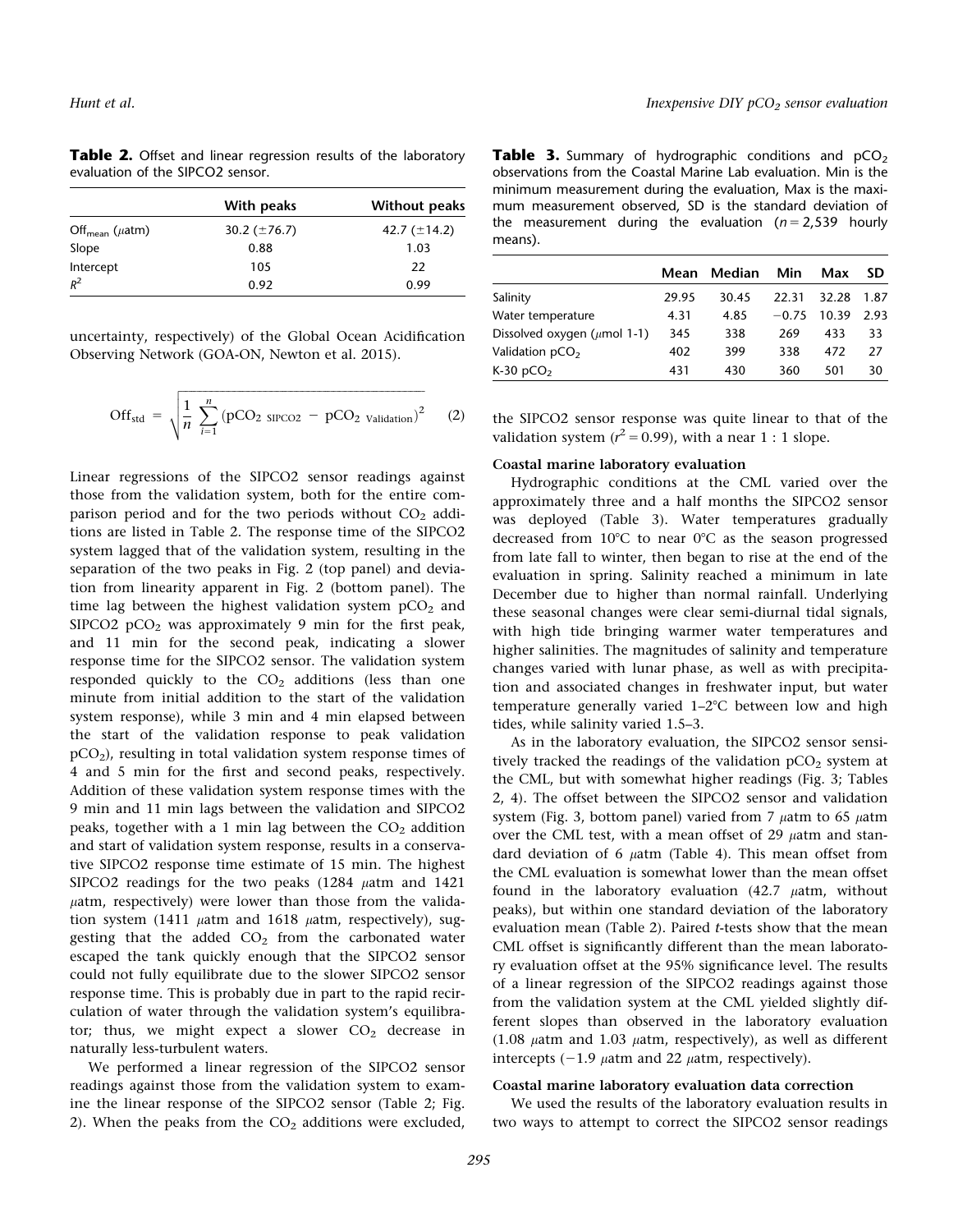

Fig. 3. Comparison data collected at the UNH Coastal Marine Lab. Top panel: time series of  $pCO<sub>2</sub>$  readings from SIPCO2 and validation systems. Data gaps in this panel are due to the removal of data when the validation system equilibrator was clogged. Bottom panel: time series of sensor offsets, with the mean offset from the laboratory evaluation shown as a solid line. Offsets were calculated as the difference between SIPCO2 and validation system measurements.

Table 4. Offsets and regressions of uncorrected and corrected data from the CML SIPCO2 sensor test. Offsets were calculated as  $pCO<sub>2</sub>$  sipco<sub>2</sub> -  $pCO<sub>2</sub>$  validation. The laboratory offset applied was 42.7  $\mu$ atm (without peaks). The laboratory calibration applied to the data was that derived from the linear regression of data from the initial laboratory evaluation:  $pCO<sub>2</sub>$  SIPCO2 corrected =  $(pCO<sub>2</sub> s<sub>IPCO2</sub> measured - 22)/1.03.$ 

|                                  | SIPCO <sub>2</sub><br>uncorrected<br>data | SIPCO <sub>2</sub><br>laboratory<br>offset<br>applied | SIPCO <sub>2</sub><br>laboratory<br>calibration<br>applied |
|----------------------------------|-------------------------------------------|-------------------------------------------------------|------------------------------------------------------------|
| Off <sub>mean</sub> ( $\mu$ atm) | 29 ( $\pm 6$ )                            | $-13.8$ ( $\pm 6$ )                                   | $-5$ ( $\pm 5$ )                                           |
| Slope                            | 1.08                                      | 1.04                                                  | 1.04                                                       |
| Intercept                        | $-1.9$                                    | $-23.5$                                               | $-23$                                                      |
| $R^2$                            | 0.97                                      | 0.97                                                  | 0.97                                                       |

at the CML site. First, we used a simple offset removal, subtracting  $42.7$   $\mu$ atm from the SIPCO2 sensor readings at the CML (Table 4). This offset correction lowered the mean CML offset to  $-13.8 \pm 6$   $\mu$ atm, which is closer to an ideal offset of  $0$   $\mu$ atm. Second, we used the results of the linear regression of the laboratory evaluation and applied the same slope and intercept to the CML SIPCO2 sensor data (Table 4), according to Eq. 3:



Fig. 4. Corrected comparison data collected at the UNH Coastal Marine Lab. Top panel: time series of corrected SIPCO2 sensor and validation system readings. The SIPCO2 correction was derived from the laboratory evaluation results (Eq. 3). Bottom panel: time series of sensor offsets, with the mean offset from the coastal laboratory evaluation  $(-5)$  $\mu$ atm) shown as a solid line. Linear regression of the corrected CML SIPCO2 sensor data against validation system readings results in an equation of pCO<sub>2</sub> s<sub>IPCO2</sub> = 1.08\*pCO<sub>2 validation</sub> - 30.8, with a  $r^2$  of 0.969 and  $p \ll 0.001$ .

$$
pCO2 corrected = \frac{(pCO2 SIPCO2 - 22)}{1.03}
$$
 (3)

Jan

Feb

This simple application of the slope and intercept from linear regression of the laboratory evaluation data produced the best SIPCO2 results from the CML (Fig. 4), bringing the mean offset to  $-5 \pm 5$  µatm.

# Discussion

 $-20$ 

 $-30$ 

Dec

For many  $pCO<sub>2</sub>$  measurement applications in estuaries, lakes, or rivers, a SIPCO2 accuracy and precision of  $29 \pm 6$  $\mu$ atm, as determined in the CML evaluation, or  $42.7 \pm 14.2$  $\mu$ atm in the case of the laboratory evaluation, may be acceptable for examinations of air-water  $CO<sub>2</sub>$  fluxes or aquatic ecosystem metabolism; however, it is important to acknowledge that  $pCO<sub>2</sub>$  levels and ranges of variation in freshwater and estuary systems can be several times to an order of magnitude larger than the range tested in the CML evaluation. For instance, Abril et al. (2006) showed precision of directly measured river  $pCO<sub>2</sub>$  of  $\pm$  15% over a 0–13,000 ppm range. Borges et al. (2015) documented a method precision of  $\pm 2\%$ for IRGA-based direct measurements of African rivers ranging in  $pCO<sub>2</sub>$  from 300 ppm to 16,942 ppm. Hanson et al. (2003) determined net ecosystem productivity via IRGA-based pCO<sub>2</sub>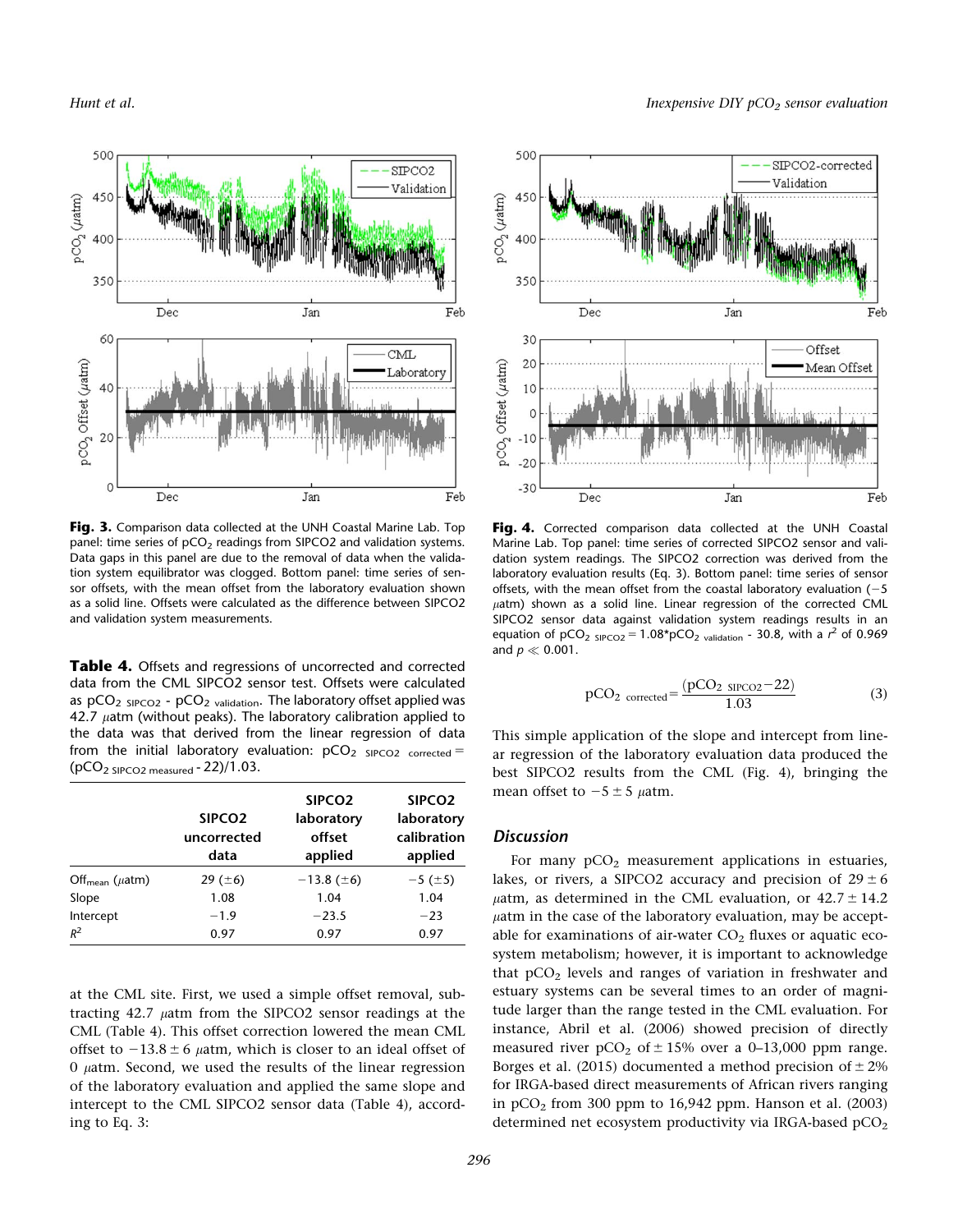measurements in 25 lakes, with an estimated  $pCO<sub>2</sub>$  precision of  $\pm$  2% over a 0–20,000 ppm range. Raymond et al. (1997) showed a precision of  $\pm 8\%$  over a range of about 500–2000 ppm in the tidal Hudson River estuary. Although the SIPCO2 level of accuracy and precision may be unacceptable for "climate" quality oceanic studies, the precision of results from the CML evaluation ( $\pm$  6  $\mu$ atm) exceeds the "weather" target uncertainty of  $\pm$  10  $\mu$ atm ( $\pm$  2.5% at 400  $\mu$ atm pCO<sub>2</sub>), but falls short of the "climate" target uncertainty of  $\pm 2$  $\mu$ atm ( $\pm$  0.5% at 400  $\mu$ atm pCO<sub>2</sub>, Newton et al. 2015). Furthermore, we have found that a pre- (and perhaps post-) deployment laboratory calibration may offer a way to improve the data quality from the SIPCO2 sensor.

We anticipate that a longer laboratory evaluation period with larger and more gradual  $pCO<sub>2</sub>$  changes than shown here will produce a more robust regression calibration. Thus, while a simple offset subtraction improved the SIPCO2 sensor readings at the CML site, the generation of a linear regression relationship against readings from a validation system appears to be a reasonable way to correct readings from this SIPCO2 sensor. It is worth noting that the CML evaluation spanned  $pCO<sub>2</sub>$  levels of a fairly narrow range (340–500  $\mu$ atm). Freshwater field evaluations and verification of the linearity of the SIPCO2 sensor response are presently underway. Preliminary results indicate that the SIPCO2 sensor works well in the elevated pCO2 environment found in local rivers, where a wider range of  $pCO<sub>2</sub>$  is expected. This is consistent with the K-30 measurement specifications of Bastviken et al. (2015). The results of Bastviken et al. (2015) indicate that corrections for detector temperature and relative humidity offer additional ways to improve the quality of  $CO<sub>2</sub>$  readings from the K-30 NDIR detector, but we expect humidity impacts to be low for the SIPCO2 sensor due to typical operation at  $\sim$  100% humidity in continuous mode. While Bastviken et al. (2015) noted problems with condensation, no condensation was observed in the SIPCO2 housing during these tests.

### Potential sources of error and uncertainty

The consistent presence of an offset between SIPCO2 readings and those of the validation  $pCO<sub>2</sub>$  system (+42.7)  $\mu$ atm in the laboratory evaluation, Table 2, and + 29  $\mu$ atm in the CML test, Table 4) suggest that there are additional sources of error in the SIPCO2 system. If quantified, knowledge of these errors could be used to improve the SIPCO2 data quality. Due to its simple design, the SIPCO2 system has two components which can create potential sources of error: the air pump and the K-30 NDIR detector. Faults in the air pump would result in incomplete equilibration or slower response times. While the response of the SIPCO2 lags that of the validation system (Fig. 2), an increase in this lag on the order of minutes may have produced a smaller offset, as shown by the difference between the  $\text{Off}_{\text{mean}}$  values with and without peaks shown in Table 2. The air pump used in both the Laboratory and CML evaluations was not observed to have failed or exhibited reduced flow rates.

The K-30 NDIR detector is a more likely source of error in the SIPCO2 design. We performed three tests on a new K-30 NDIR sensor: linearity of response, temperature response, and humidity response. This K-30 module was not the same as used in the laboratory and CML evaluations, but was the same model and was prepared and calibrated with UHP  $N_2$ and 400 ppm  $CO<sub>2</sub>$  in the same manner as described above. Similar to Bastviken et al. (2015), we compared the response of the K-30 NDIR to that of a Li-cor LI-840 NDIR, the same highly linear model used in the laboratory and CML evaluations of the SIPCO2 sensor. This response test was performed by mixing streams of ultrapure nitrogen and pure  $CO<sub>2</sub>$  with a valve to produce mixtures from 0 ppm to near-10,000 ppm  $CO<sub>2</sub>$ , then flowing the mixed gas stream sequentially through the LI-840 and K-30 NDIR detectors, which were connected by short lengths of tubing. Results of this linearity test show that the response of the K-30 NDIR is linear  $(r^2 = 0.9998,$  Fig. 5). However, the slope of the regression line between K-30 and LI-840 NDIR detectors indicates that the K-30 NDIR underestimates  $xCO<sub>2</sub>$  at higher concentrations (slope  $= 0.93$ ). This is a somewhat different finding than that presented by Bastviken et al. (2015), who showed a linear response from the K-30 NDIR but used a comparison NDIR (Los Gatos Research DLT100) that exhibits quenching effects and nonlinear behavior at higher  $CO<sub>2</sub>$  concentrations. At 350  $\mu$ atm pCO<sub>2</sub>, the approximate minimum reading during the CML evaluation, this translates to an offset of  $-26$   $\mu$ atm (calculated according to Eq. 1), while at 500  $\mu$ atm pCO<sub>2</sub> the calculated offset is  $-36 \mu$ atm. The fact that this response linearity offset is negative (i.e., LI-840 readings are higher than K-30 readings), while the overall Offmean results from the laboratory and CML evaluations were positive indicates that another factor was more than offsetting the differences in response linearity between the two NDIR detectors. This finding indicates that calibration of a K-30 NDIR with mixtures of gases may not be sufficient to quantify the overall performance of a SIPCO2 sensor, and comparison to a validation system such as the one discussed here is advisable for highly accurate results.

Other studies examining the K-30 NDIR have demonstrated that the detector is sensitive to temperature and humidity changes (Yasuda et al. 2012; Bastviken et al. 2015). To examine the temperature response of the K-30 NDIR, we first calibrated the sensor at  $20^{\circ}$ C using ultra-high purity (UHP) nitrogen and 400 ppm  $CO<sub>2</sub>$  in nitrogen. We then flowed either UHP nitrogen or a 515 ppm mixture of  $CO<sub>2</sub>$  in nitrogen through the K-30 NDIR while altering the temperature of the K-30 detector. The temperature was altered by placing the K-30 NDIR on a chilled laboratory hot plate, which has previously been kept in a freezer. Contact between the K-30 NDIR and the chilled hot plate lowered the temperature of the K-30 to 5–10 $^{\circ}$ C; the hot plate was then slowly warmed to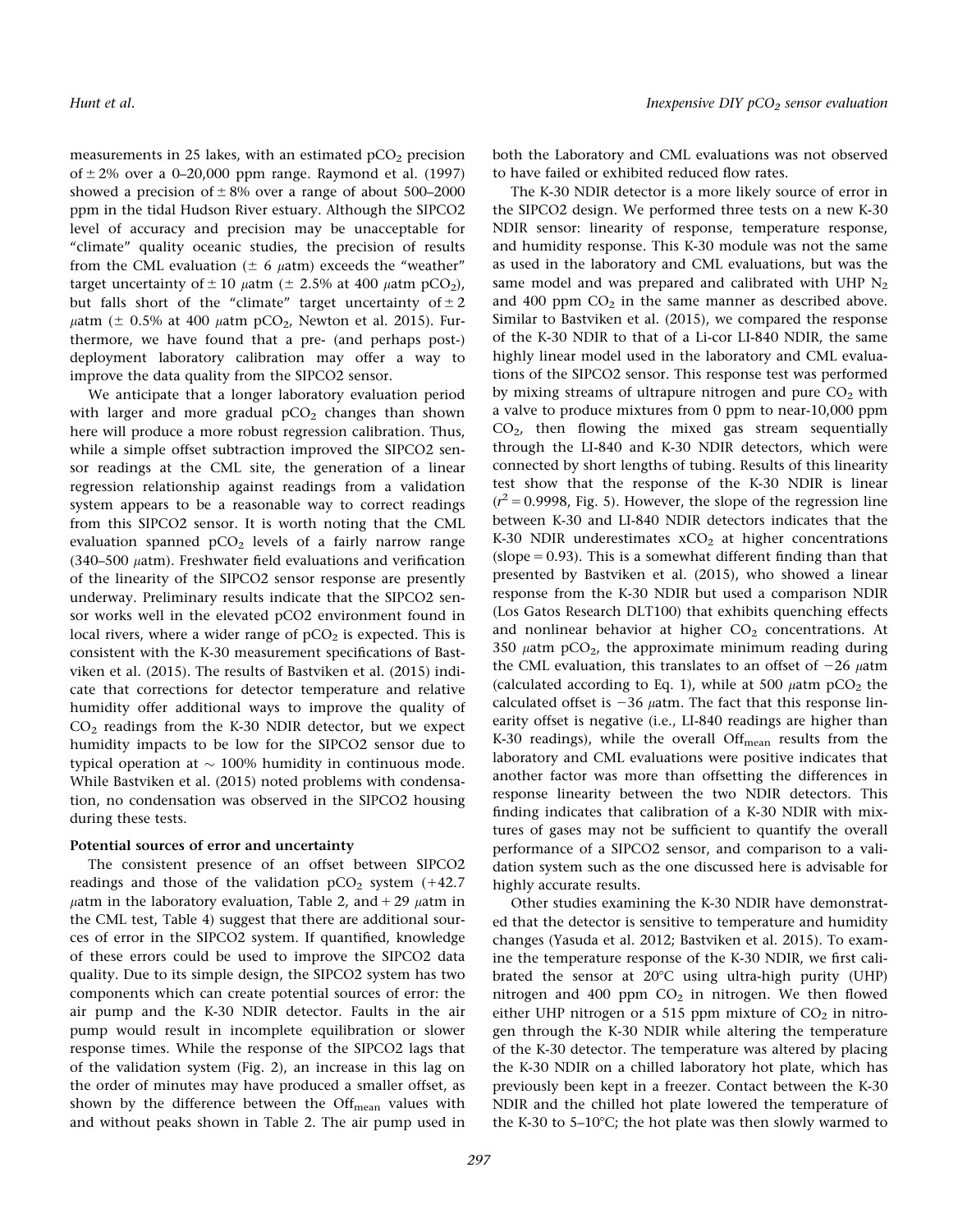

Fig. 5. Comparison of  $xCO<sub>2</sub>$  response between a Li-cor LI840 NDIR and a K-30 NDIR of the same model used in the SIPCO2 sensor. Standard deviation error bars in both the  $x$ - and  $y$ -directions are too small to appear in the plot. The dashed line indicates a 1 : 1 response, while the solid line shows the regression line between LI840 and K-30 detectors.

30-50°C, and the  $xCO<sub>2</sub>$  response of the K-30 NDIR was recorded (Fig. 6). The change in  $xCO<sub>2</sub>$  reading from temperature change was nearly identical between UHP nitrogen and 515 ppm  $CO_2$ .  $XCO_2$  readings from the K-30 NDIR increased at temperatures greater than the calibration temperature  $(20^{\circ}C)$ , and fell below the known gas concentration at temperatures less than  $20^{\circ}$ C.

The K-30 NDIR has an onboard temperature sensor, and provides a detector temperature reading as part of its typical data stream. This offers the potential opportunity to temperature-correct the  $xCO<sub>2</sub>$  readings from a K-30 NDIR, using the logarithmic regression equation presented in Fig. 6. While Bastviken et al. (2015) noted a lack of temperature effect on K-30 readings, the equation shown in Fig. 6 is quite similar to the linear correction presented in Yasuda et al. (2012), a study in which several identical K-30 sensors were evaluated simultaneously.

To test the effect of varying humidity on K-30 NDIR readings, we employed a Li-cor 610 portable dew point generator. UHP nitrogen and the same  $514$  ppm  $CO<sub>2</sub>$  mixture employed above were flowed through the LI-610 instrument set to a dew point of  $0^{\circ}$ C, then subsequently to the K-30 NDIR sensor. The LI-610 was then adjusted to gradually increase the dew point of the UHP nitrogen or 514 ppm  $CO<sub>2</sub>$ mixture, while readings from the K-30 sensor were recorded. This test showed increasing  $xCO<sub>2</sub>$  readings from the K-30 sensor for UHP nitrogen, while the 514 ppm  $CO<sub>2</sub>$  mixture showed an initial slight  $xCO<sub>2</sub>$  decrease, followed by an  $xCO<sub>2</sub>$ increase above a dew point of about  $10^{\circ}$ C (Fig. 7). The temperature of the K-30 NDIR did not change appreciably over



Fig. 6. Change in K-30 NDIR readings of a constant sample gas stream with varying temperature. Changes in UHP  $N_2$  gas (0 ppm  $xCO_2$ ) are shown in blue, while those of a 515 ppm  $CO<sub>2</sub>/N<sub>2</sub>$  mixture are shown in red. The K-30 NDIR was calibrated at 20°C. Results from Yasuda et al. (2012) are shown in green, also for a K-30 NDIR calibrated at 20 $^{\circ}$ C. The black line shows a logarithmic regression of the combined UHP  $N_2$  and 515 ppm CO<sub>2</sub>/N<sub>2</sub> data.



Fig. 7. Response of a K-30 NDIR detector to humidity change produced by a Li-cor LI-610 dew point generator. Blue points show changes in  $xCO<sub>2</sub>$  readings for UHP N<sub>2</sub> gas (0 ppm  $xCO<sub>2</sub>$ ), while red points show  $xCO<sub>2</sub>$  changes for a 515 ppm  $CO<sub>2</sub>/N<sub>2</sub>$  mixture. Second-order polynomial regression lines and equations are shown in blue and red for the UHP  $N_2$  gas and 515 ppm  $CO_2/N_2$  mixture, respectively.

either dew point test, indicating that changes in  $xCO<sub>2</sub>$  readings were due solely to humidity. The manufacturer of the K-30 NDIR also offers models with onboard relative humidity measurements (i.e., K-33 ELG), the use of which offer the potential to correct for both temperature and humidity effects. While these models are somewhat more expensive, the capability to perform both temperature and humidity corrections would likely be valuable, particularly if the SIPCO2 sensor is to be deployed outside under a wide range of environmental conditions.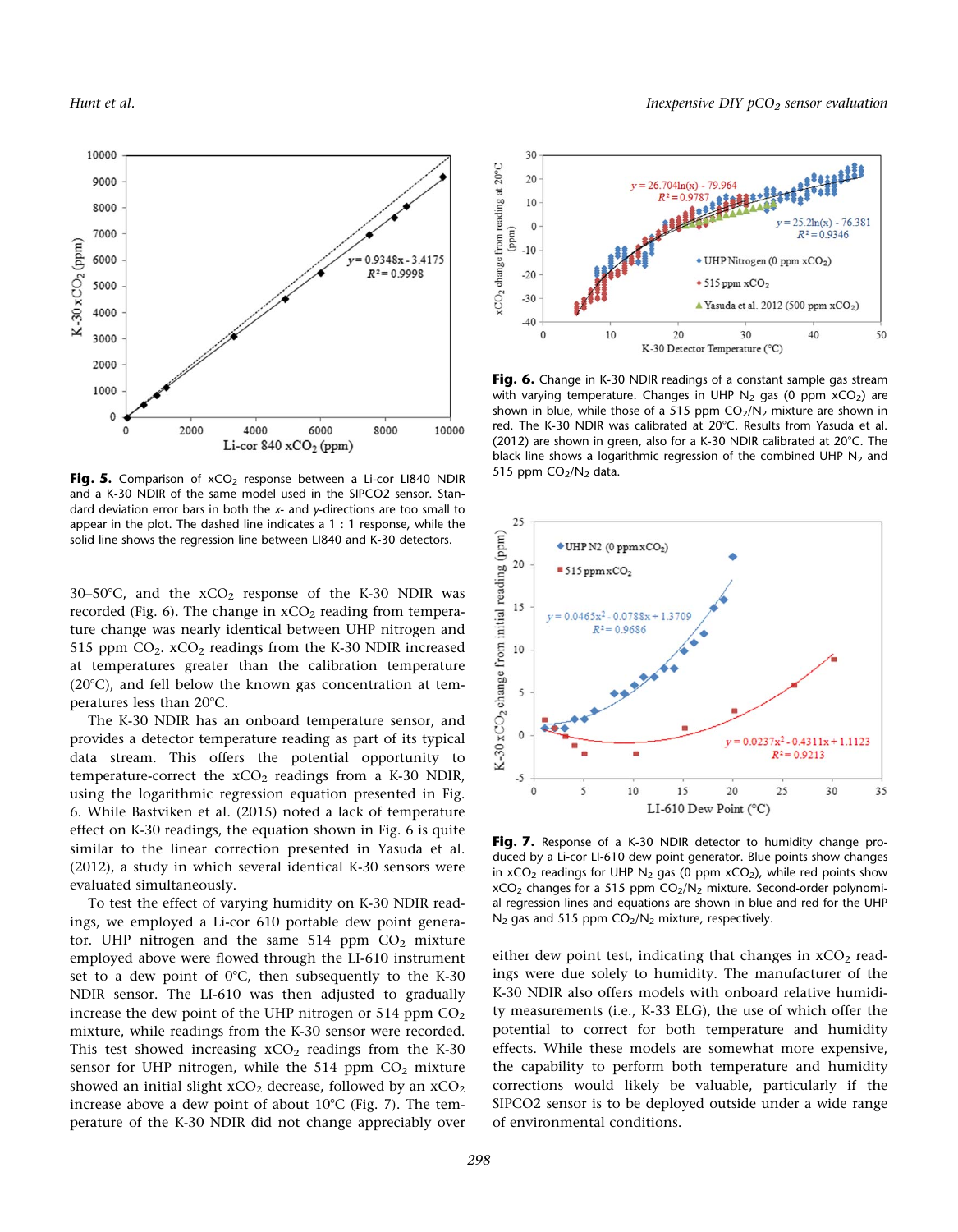Hunt et al. **Inexpensive DIY pCO<sub>2</sub> sensor evaluation** Inexpensive DIY pCO<sub>2</sub> sensor evaluation

In light of these error sources, we can speculate whether some combination of the systematic K-30 underestimate of  $xCO<sub>2</sub>$  (Fig. 5), temperature effects (Fig. 6), and humidity effects (Fig. 7) can explain much of the Off $_{\text{mean}}$  determined in both the laboratory and CML evaluations (Tables 2, 4). Unfortunately, the temperature detector in the SIPCO2 K-30 used in both laboratory and CML evaluations malfunctioned, making post-correction of the data impossible. However, we can estimate what the potential effects would be at some likely temperatures, with a few assumptions. First, we assume that the air inside the SIPCO2 was at 100% humidity, as it was constantly recirculated beneath the water's surface by the air pump while remaining isolated from surrounding ambient air. Second, both the laboratory and CML evaluations were performed inside temperaturecontrolled buildings (although the CML building was generally colder), so we assume the air temperature inside the SIPCO2 was between  $15^{\circ}$ C and  $25^{\circ}$ C. Given these assumptions, the contribution of humidity to the observed  $\text{Off}_{\text{mean}}$ should have been small (0  $\mu$ atm at 15°C to 5  $\mu$ atm at 25°C). Similarly the temperature contribution to the observed Offmean should also have been small  $(-8 \mu atm at 15^{\circ}C to 5$  $\mu$ atm at 25°C, given a K-30 calibration temperature of 20°C). As previously discussed, at the minimum CML evaluation  $pCO<sub>2</sub>$  of 350  $\mu$ atm the linearity offset is -26  $\mu$ atm (calculated according to Eq. 1), while at 500  $\mu$ atm pCO<sub>2</sub> the offset is  $-36$   $\mu$ atm. Combining linearity and humidity errors yields a net error offset ranging from  $-44$   $\mu$ atm (at 15°C and 500  $\mu$ atm) to -16  $\mu$ atm (at 25°C and 350  $\mu$ atm). Under the above assumptions, the detector temperature would have to be 183°C to account for the linearity error, humidity error, and observed Off<sub>mean</sub> at 350  $\mu$ atm, while the temperature would have to be  $284^{\circ}$ C to account for the same errors at 500  $\mu$ atm. These results indicate that factors other than linearity, temperature, and humidity are producing the observed  $\text{Off}_{\text{mean}}$ ; the results also underscore the importance of a careful evaluation of a SIPCO2 system against a validation system before attempting to make accurate measurements.

### Comparison to other  $pCO<sub>2</sub>$  sensors

The  $pCO<sub>2</sub>$  readings from the SIPCO2 sensor before postdeployment adjustment underperformed some commercial sensors. For example, Degrandpre et al. (1995) demonstrate a SAMI-CO<sub>2</sub> accuracy/precision of  $\pm 2$   $\mu$ atm and  $\pm 1$   $\mu$ atm, respectively, although an intercomparison with a NDIRbased equilibrator system resulted in an overall offset between the two systems of 3.7  $\mu$ atm. In comparison to a NDIR-based equilibrator system, Fietzek et al. (2013) found a Contros Hydro-C offset and precision of  $-0.6$   $\mu$ atm and  $\pm 3$  $\mu$ atm, respectively. However, after careful characterization against a validation system the SIPCO2 sensor performance is comparable to that of some of the systems presented in Table 1. The sensors discussed in the ACT evaluations: Contros Hydro-C (Fietzek et al. 2013), Pro-Oceanus CO<sub>2</sub>-Pro, Sunburst SAMI- $CO<sub>2</sub>$  (Degrandpre et al. 1995), and PMEL/ Batelle MAPCO2 (Friederich et al. 1995) were tightly restricted, while we had continuous access to the SIPCO2 system, so this work does not present an evaluation conducted under directly comparable conditions to many of the sensors listed in Table 1.

The presented SIPCO2 sensor configuration (\$200USD to \$500USD for sensor components, see Supporting Information Material) offers a significant price advantage in comparison to the commercial systems described in Table 1. One disadvantage of the SIPCO2 sensor is an assembly time of several hours combined with a further time requirement to evaluate sensor performance, as opposed to an off-the-shelf system. However, we also believe the SIPCO2 configuration, using a small air pump to recirculate air within a small housing, offers a reduced risk of biofouling or sensor damage when compared to sensors that employ a membrane to exchange  $CO<sub>2</sub>$ . Another advantage of the SIPCO2 design is the modular nature of the sensor, which allows for the easy replacement of components that may fail over time.

One disadvantage of the SIPCO2 sensor as described here is its response time, which is somewhat slow in comparison to other commercial sensors (on the order of 10 min in the laboratory evaluation). The use of a more powerful air pump to provide a higher flow rate should mitigate this issue, although we have not tested this possibility. The results in this work suggest that the SIPCO2 sensor could support many fixed-location scientific and monitoring applications, as opposed to use as a portable handheld  $pCO<sub>2</sub>$  sensor such as described in Johnson et al. (2010). Interestingly, Bastviken et al. (2015) show a negligible difference in  $pCO<sub>2</sub>$  readings between pumped and unpumped systems, although their measurement timescale was on the order of several hours. Further investigation into response time and mixing rates is warranted depending on specific application needs.

A key issue in the use of the SIPCO2 sensor relates to calibration. The host software for the K-30  $CO<sub>2</sub>$  detector used in the SIPCO2 sensor at present only allows calibrations with gases of zero and 400 ppm  $CO<sub>2</sub>$ . This is a relatively narrow calibration range for many applications, as  $pCO<sub>2</sub>$  can range an order of magnitude or higher in aquatic systems (Raymond et al. 1997; Hunt et al. 2013; Bastviken et al. 2015). While Bastviken et al. (2015) and results in this work show good K-30 sensor linearity, this limited K-30 calibration range underscores the need to characterize the SIPCO2 system against a validation system in a variety of environments.

Because the SIPCO2 sensor housing is not completely sealed from the environment, the present design is not submersible, and thus is only useful for surface measurements or integrated measurements of  $pCO<sub>2</sub>$  down to the depth of the pump's air tubing. Furthermore, this version has no ability to log data internally or operate autonomously on battery power. However, the cost, ease of assembly, and quality of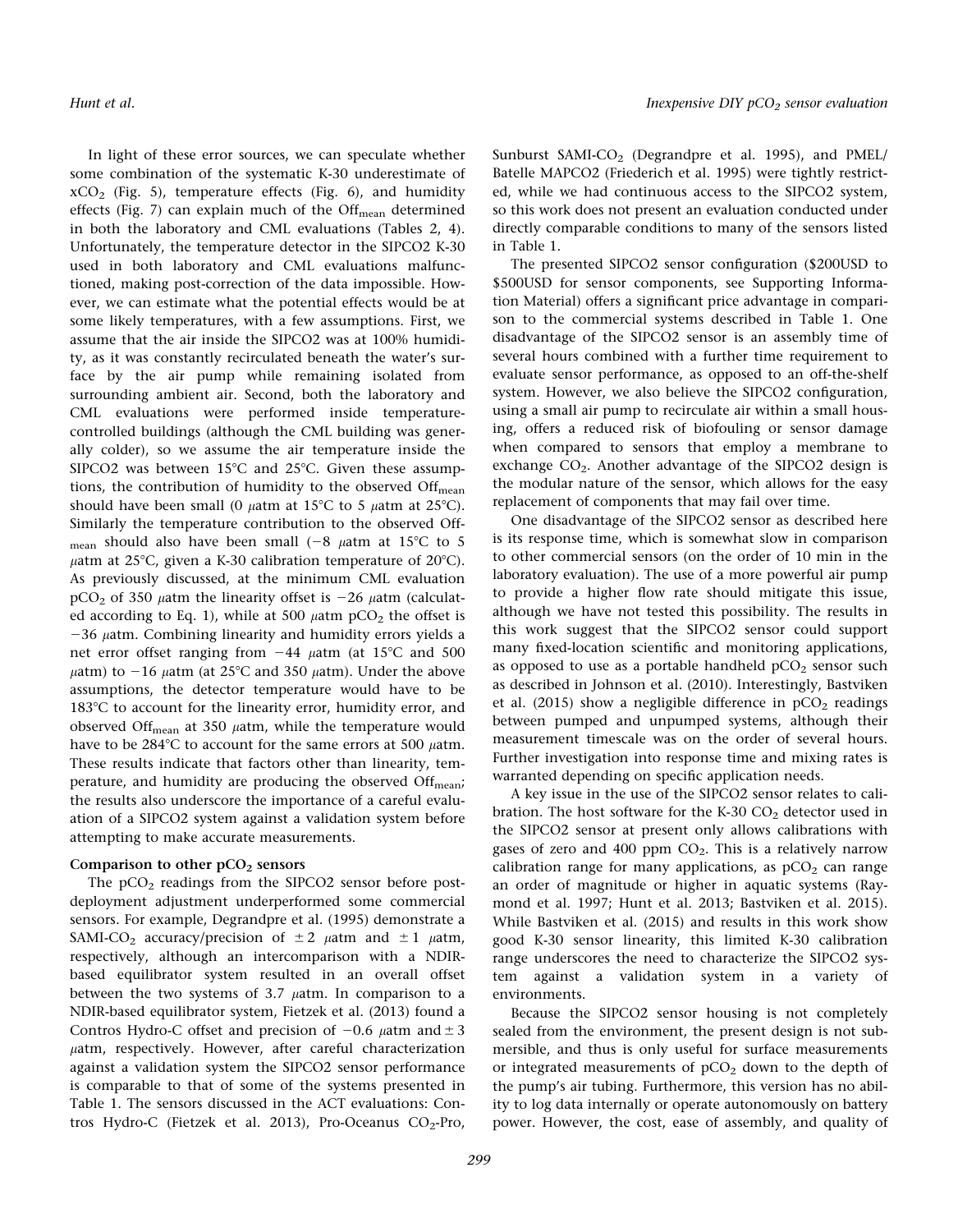data suggest that the SIPCO2 provides a potentially valuable instrument for observation nodes in freshwater, estuary, and coastal environments. The addition of low-cost components could readily address data-logging and power issues. The SIPCO2 sensor represents a basic platform for aquatic  $pCO<sub>2</sub>$ measurements, to which users could add functionality to suit individual needs and requirements.

# Comments and recommendations

This paper presents a new design for a relatively inexpensive sensor to measure aquatic  $pCO<sub>2</sub>$  from readily obtainable components, evaluates the performance of the sensor in two settings, and provides a simple method to correct the sensor data against a known validation system. Uncorrected SIPCO2 sensor performance is below that of comparable commercial sensors (30  $\pm$  6  $\mu$ atm difference from validation system), but post-deployment correction of the SIPCO2 measurements produces data of comparable quality  $(-5 \pm 5 \mu \text{atm})$  difference from validation system).

While many researchers may prefer out-of-the-box sensors for their application, we expect that the open design and cost savings of the SIPCO2 sensor will make it appealing to many users. The supplementary material provides a list of SIPCO2 sensor components, suppliers for many of the components, as well as step-by-step instructions for assembly. We strongly recommend calibration of the SIPCO2 sensor against a known validation system in order to produce the highest quality data possible. One potentially powerful use of this sensor is within a network of observation nodes, where numerous sensors could be deployed spatially around a validation system. This could dramatically increase the extent of in situ  $pCO<sub>2</sub>$  coverage while assuring data quality using a single expensive validation system.

# References

- Abril, G., S. Richard, and F. Guérin. 2006. In situ measurements of dissolved gases (CO2 and CH4) in a wide range of concentrations in a tropical reservoir using an equilibrator. Sci. Total Environ. 354: 246–251. doi:[10.1016/](http://dx.doi.org/10.1016/j.scitotenv.2004.12.051) [j.scitotenv.2004.12.051](http://dx.doi.org/10.1016/j.scitotenv.2004.12.051)
- Abril, G., and others. 2015. Technical Note: Large overestimation of pCO2 calculated from pH and alkalinity in acidic, organic-rich freshwaters. Biogeosciences 12: 67–78. doi[:10.5194/bg-12-67-2015](http://dx.doi.org/10.5194/bg-12-67-2015)
- Alliance for Coastal Technologies (ACT). 2010a. Performance Demonstration Statement for Contros HydroC<sup>TM</sup>/CO2, ACT DS10-01 UMCES/CBL 10-091.
- Alliance for Coastal Technologies (ACT). 2010b. Performance Demonstration Statement for Pro-Oceanus Systems Inc. PSI CO<sub>2</sub>-Pro<sup>TM</sup>, ACT DS10-03 UMCES/CBL 10-093.
- Alliance for Coastal Technologies (ACT). 2010c. Performance Demonstration Statement for Sunburst Sensors SAMI-CO<sub>2</sub>, ACT DS10-04 UMCES/CBL 10-094.
- Alliance for Coastal Technologies (ACT). 2010d. Performance Demonstration Statement for PMEL MAPCO<sub>2</sub>/Battelle Seaology pCO<sub>2</sub> Monitoring System, ACT DS10-02 UMCES/ CBL 10-092.
- Atilla, N., G. A. McKinley, V. Bennington, M. Baehr, N. Urban, M. DeGrandpre, A. R. Desai, and C. Wu. 2011. Observed variability of Lake Superior pCO2. Limnol. Oceanogr. 56: 775–786. doi:[10.4319/lo.2011.56.3.0775](http://dx.doi.org/10.4319/lo.2011.56.3.0775)
- Bastviken, D., I. Sundgren, S. Natchimuthu, H. Reyier, and M. Gålfalk. 2015. Technical Note: Cost-efficient approaches to measure carbon dioxide (CO2) fluxes and concentrations in terrestrial and aquatic environments using mini loggers. Biogeosciences 12: 3849–3859. doi: [10.5194/bg-12-3849-2015](http://dx.doi.org/10.5194/bg-12-3849-2015)
- Bockmon, E. E., and A. G. Dickson. 2015. An interlaboratory comparison assessing the quality of seawater carbon dioxide measurements. Mar. Chem. 171: 36–43. doi[:10.1016/j.marchem.2015.02.002](http://dx.doi.org/10.1016/j.marchem.2015.02.002)
- Borges, A. V., and others. 2015. Globally significant greenhouse-gas emissions from African inland waters. Nat. Geosci. 8: 637-642. doi:[10.1038/ngeo2486](http://dx.doi.org/10.1038/ngeo2486)
- Butman, D., and P. A. Raymond. 2011. Significant efflux of carbon dioxide from streams and rivers in the United States. Nat. Geosci. 4: 839–842. doi[:10.1038/ngeo1294](http://dx.doi.org/10.1038/ngeo1294)
- Cole, J. J., and others. 2007. Plumbing the global carbon cycle: Integrating inland waters into the terrestrial carbon budget. Ecosystems 10: 172–185. doi[:10.1007/s10021-006-](http://dx.doi.org/10.1007/s10021-006-9013-8) [9013-8](http://dx.doi.org/10.1007/s10021-006-9013-8)
- DeGrandpre, M. D., T. R. Hammar, S. P. Smith, and F. L. Sayles. 1995. In situ measurements of seawater pCO2. Limnol. Oceanogr. **40**: 969–975. doi[:10.4319/](http://dx.doi.org/10.4319/lo.1995.40.5.0969) [lo.1995.40.5.0969](http://dx.doi.org/10.4319/lo.1995.40.5.0969)
- Dickson, A. G., C. L. Sabine, and J. R. Christian [eds.]. 2007. Guide to best practices for ocean CO2 measurements, 191 p. PICES Special Publication 3.
- Fietzek, P., B. Fiedler, T. Steinhoff, and A. Körtzinger. 2013. In situ quality assessment of a novel underwater pCO2 sensor based on membrane equilibration and NDIR spectrometry. J. Atmos. Oceanic Technol. 31: 181–196. doi: [10.1175/JTECH-D-13-00083.1](http://dx.doi.org/10.1175/JTECH-D-13-00083.1)
- Frankignoulle, M. 1988. Field measurements of air-sea CO2 exchange. Limnol. Oceanogr. 33: 313–322. doi[:10.4319/](http://dx.doi.org/10.4319/lo.1988.33.3.0313) [lo.1988.33.3.0313](http://dx.doi.org/10.4319/lo.1988.33.3.0313)
- Frankignoulle, M., and A. V. Borges. 2001. Direct and indirect pCO2 measurements in a wide range of pCO2 and salinity values (The Scheldt Estuary). Aquat. Geochem. 7: 267–273. doi[:10.1023/A:1015251010481](http://dx.doi.org/10.1023/A:1015251010481)
- Friederich, G. E., P. G. Brewer, R. Herlien, and F. P. Chavez. 1995. Measurement of sea surface partial pressure of C02 from a moored buoy. Deep-Sea Res. Part I Oceanogr. Res. Pap. 42: 1175–1186. doi[:10.1016/0967-](http://dx.doi.org/10.1016/0967-0637(95)00044-7) [0637\(95\)00044-7](http://dx.doi.org/10.1016/0967-0637(95)00044-7)
- Hales, B., and T. Takahashi. 2004. High-resolution biogeochemical investigation of the Ross Sea, Antarctica, during